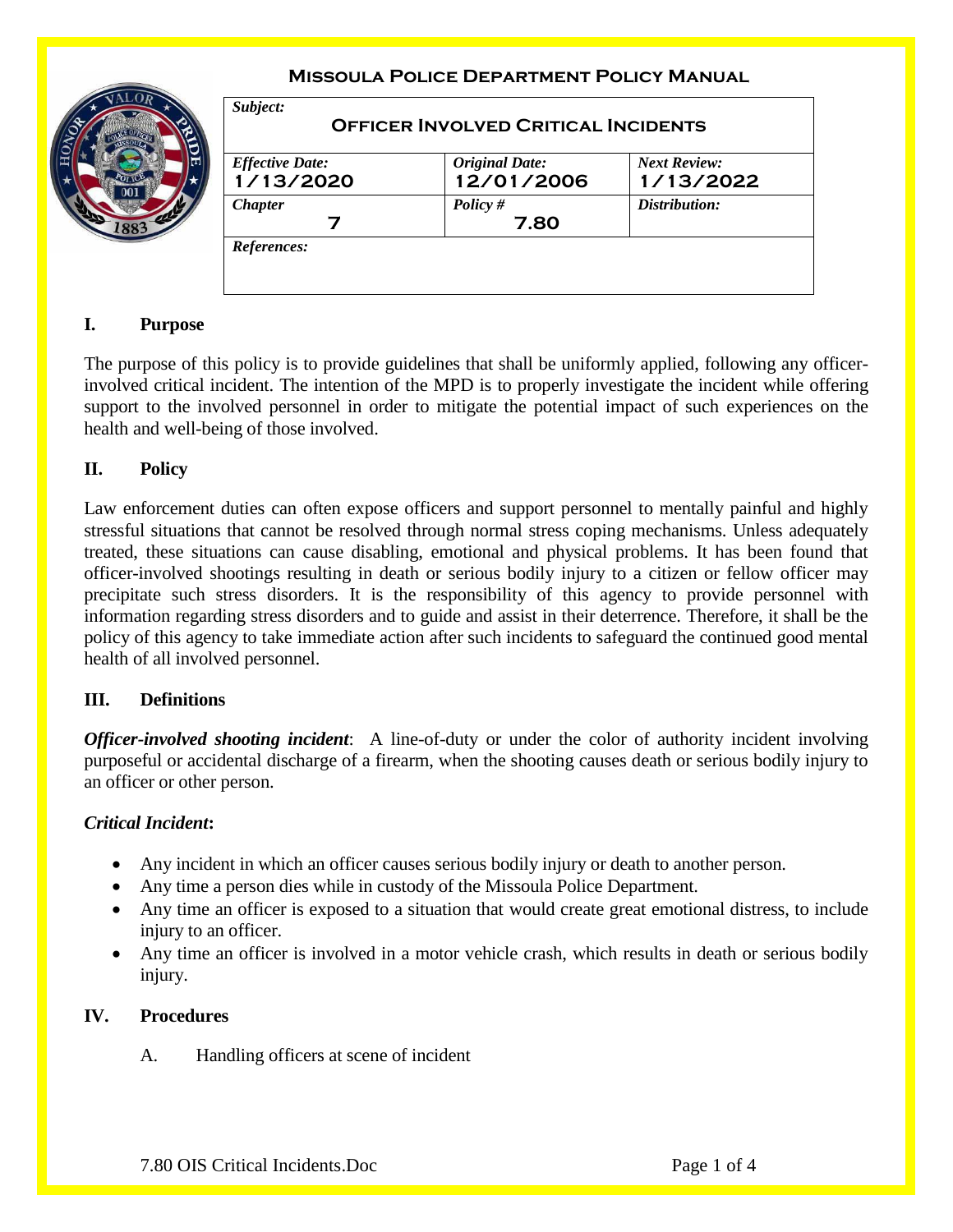- 1. A supervisor shall be immediately dispatched or summoned to the scene of a known critical incident. The supervisor shall assume primary responsibility for the response to the incident. One of the primary duties of the supervisor is caring for involved personnel.
- 2. The supervisor shall make appropriate arrangements for all necessary medical treatment of injuries if not already tended to.
- 3. The supervisor shall order the scene to be secured and make arrangements to begin the proper investigation of the incident.
- 4. The On-Call Staff Officer shall be called and notified of the critical incident as soon as reasonably possible.
	- a. The On-Call Staff Officer will notify the Chief of Police, Assistant Chief of Police and other staff officers as needed. The COP or ACOP shall determine if an outside agency will be called to investigate any part of the incident.
- 5. During any period where the involved officer is required to remain on the scene, but has no immediate duties to fulfill, the officer will be taken to a quiet area away from the immediate area of the incident.
	- a. A peer counselor or other supportive friend or officer should remain with the officer(s), but will be advised not to discuss details of the incident.
	- b. A member of Missoula Police Protective Association Executive Board will be notified of an officer involved shooting or other critical incident as soon as practical.
- 6. The supervisor should arrange for other officers closely involved in the incident to leave the scene as soon as possible and be taken to a quiet, secure and private setting.
- B. Procedures specific to a Critical Incident that has resulted from an officer's use of force.
	- 1. An officer cannot be compelled to take a test to determine if the officer is under the influence of drugs or alcohol simply on the basis that they fired a weapon or were otherwise involved in a critical incident.
	- 2. An officer will be allowed to go through at least one full sleep cycle before having to write a report or provide more than preliminary information.
- C. Procedures Common to all Critical Incidents
	- 1. Involved officers should notify their families about the incident as soon as possible. When an officer is unable to do so, a ranked officer shall personally notify his family and arrange for transportation as needed. Support officers and/or friends may be used for this duty too.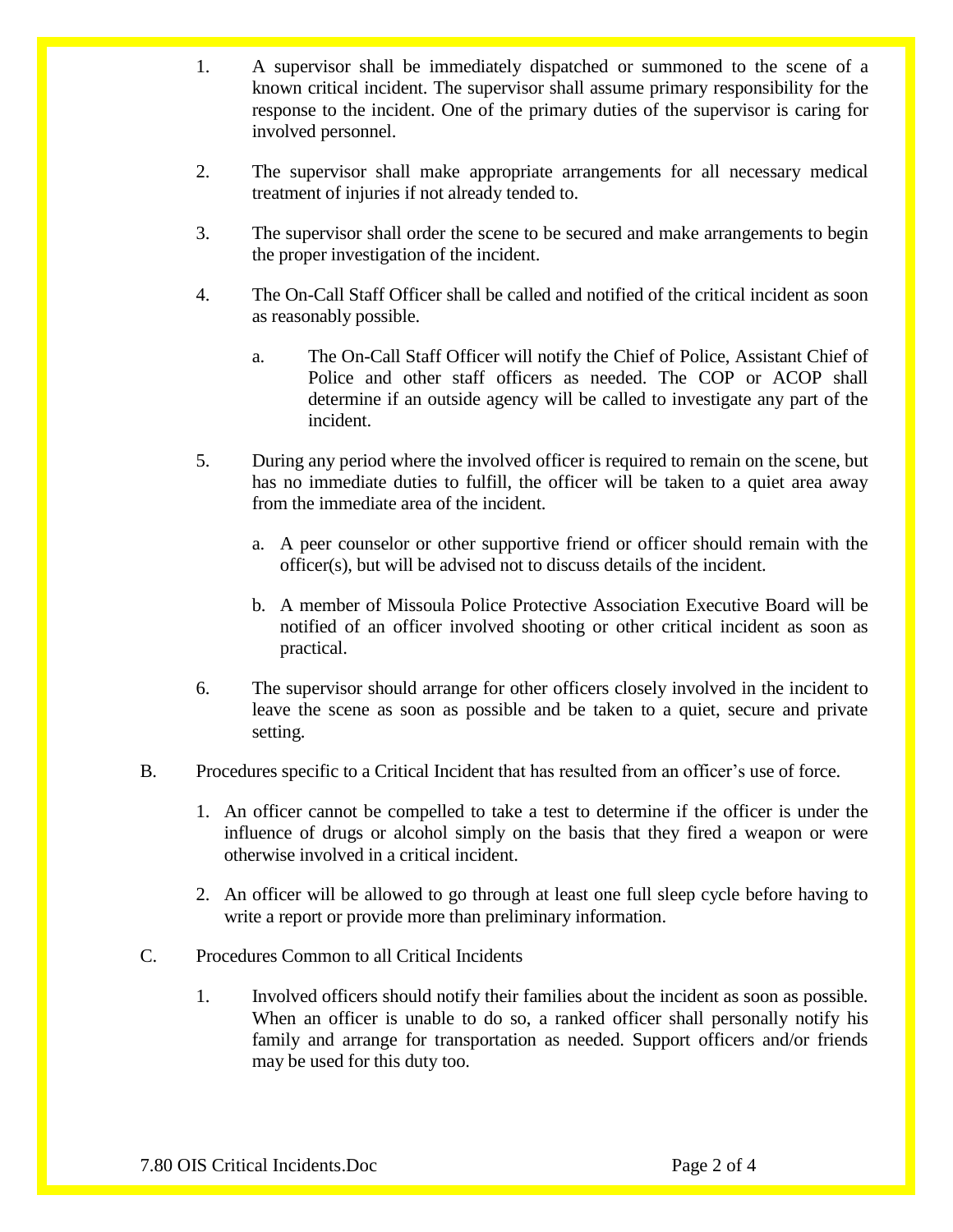- 2. The supervisor should handle the officer and all involved personnel in a manner that acknowledges the stress caused by the incident, at all times.
- 3. The involved officer and family members need to be advised that the time frame before the involved officer is finished with preliminary requirements following the incident may be several hours at a minimum.
- D. Post-Incident Procedures
	- 1. Directly involved personnel may be placed on administrative leave pending evaluation but shall remain available for any necessary administrative investigations.
		- a. If the critical incident involved an officer's use of force which caused serious bodily injury or death the officer shall be placed on administrative leave.
			- i. Administrative leave does not imply that the officer acted improperly.
	- 2. Any officer directly involved in a critical incident shall be required to meet with the agency designated mental health professional for counseling and evaluation as soon as practical after the incident in order to determine the officer's fitness to return to duty.
		- a. The counseling and evaluation shall occur prior to the officer's return to duty.
		- b. The mental health professional shall be requested to make recommendations regarding further need for counseling.
		- c. Arrangements for the appointment will be made by a staff officer.
		- d. After the counseling sessions, the mental health professional shall advise the department:
			- i. Whether it would be in the officer's best interest to remain on administrative leave or placed on light duty, and for how long.
			- ii. What will be the best, continued course of counseling.
	- 3. Any agency investigation of the incident will be conducted as soon and as quickly as practical.
		- a. Involved officers and involved support personnel will be notified of all debriefings. The department shall make arrangements so that involved personnel can attend any debriefings they wish to attend.
	- 4. A department staff representative will brief other department members concerning the incident. Department members are encouraged to show the officer involved their concern.